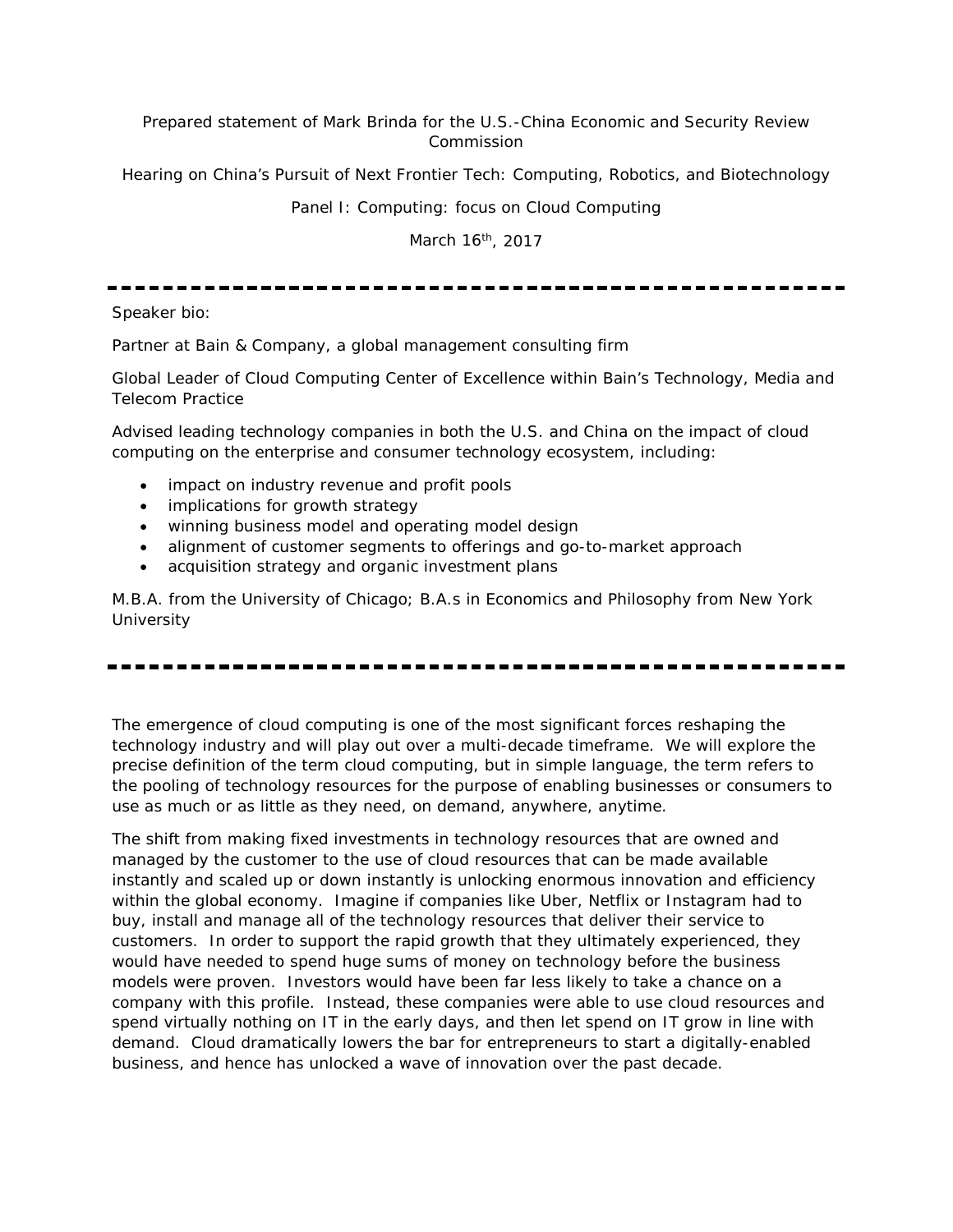Because of the broad economic importance of cloud, the Chinese government has made it a significant focus of the 13<sup>th</sup> Five Year Plan<sup>1</sup> and has launched initiatives like Internet Plus<sup>2</sup>. In this testimony, I will compare and contrast U.S. and Chinese technological capabilities in cloud computing, explore what steps the Chinese government has taken to support domestic firms, and lay out the broader implications of these policies for U.S. technological innovation.

This testimony is organized as follows:

- 1. Definition of cloud computing and segments of the market for cloud solutions
- 2. Overview of China's cloud landscape
- 3. Comparison of cloud in China and U.S.
- 4. Implications and recommendations

1. Definition of cloud computing and segments of the market for cloud solutions

"Cloud computing" is an overused and overhyped term that has lost some of its meaning over the past economic cycle. Companies associated with cloud have seen dramatic valuation growth, hence every company wants to jump on the bandwagon, regardless of the degree to which their offerings actually leverage or enable a true cloud architecture.

The National Institute of Standards and Technology outlines a specific and practical set of requirements for any technology environment to be accurately labeled "cloud"3:

- **On-demand self-service:** A consumer can unilaterally provision computing capabilities, such as server time and network storage, as needed automatically without requiring human interaction with each service provider
- **Broad network access:** Capabilities are available over the network and accessed through standard mechanisms that promote use by heterogeneous thin or thick client platforms (e.g., mobile phones, tablets, laptops, and workstations)
- **Resource pooling:** The provider's computing resources are pooled to serve multiple consumers using a multi-tenant model, with different physical and virtual resources dynamically assigned and reassigned according to consumer demand. There is a sense of location independence in that the customer generally has no control or knowledge over the exact location of the provided resources but may be able to specify location at a higher level of abstraction (e.g., country, state, or datacenter). Examples of resources include storage, processing, memory, and network bandwidth
- **Rapid elasticity:** Capabilities can be elastically provisioned and released, in some cases automatically, to scale rapidly outward and inward commensurate with demand. To the consumer, the capabilities available for provisioning often appear to be unlimited and can be appropriated in any quantity at any time
- **Measured service:** Cloud systems automatically control and optimize resource use by leveraging a metering capability at some level of abstraction appropriate to the type of service (e.g., storage, processing, bandwidth, and active user accounts). Resource usage can be monitored, controlled, and reported, providing transparency for both the provider and consumer of the utilized service.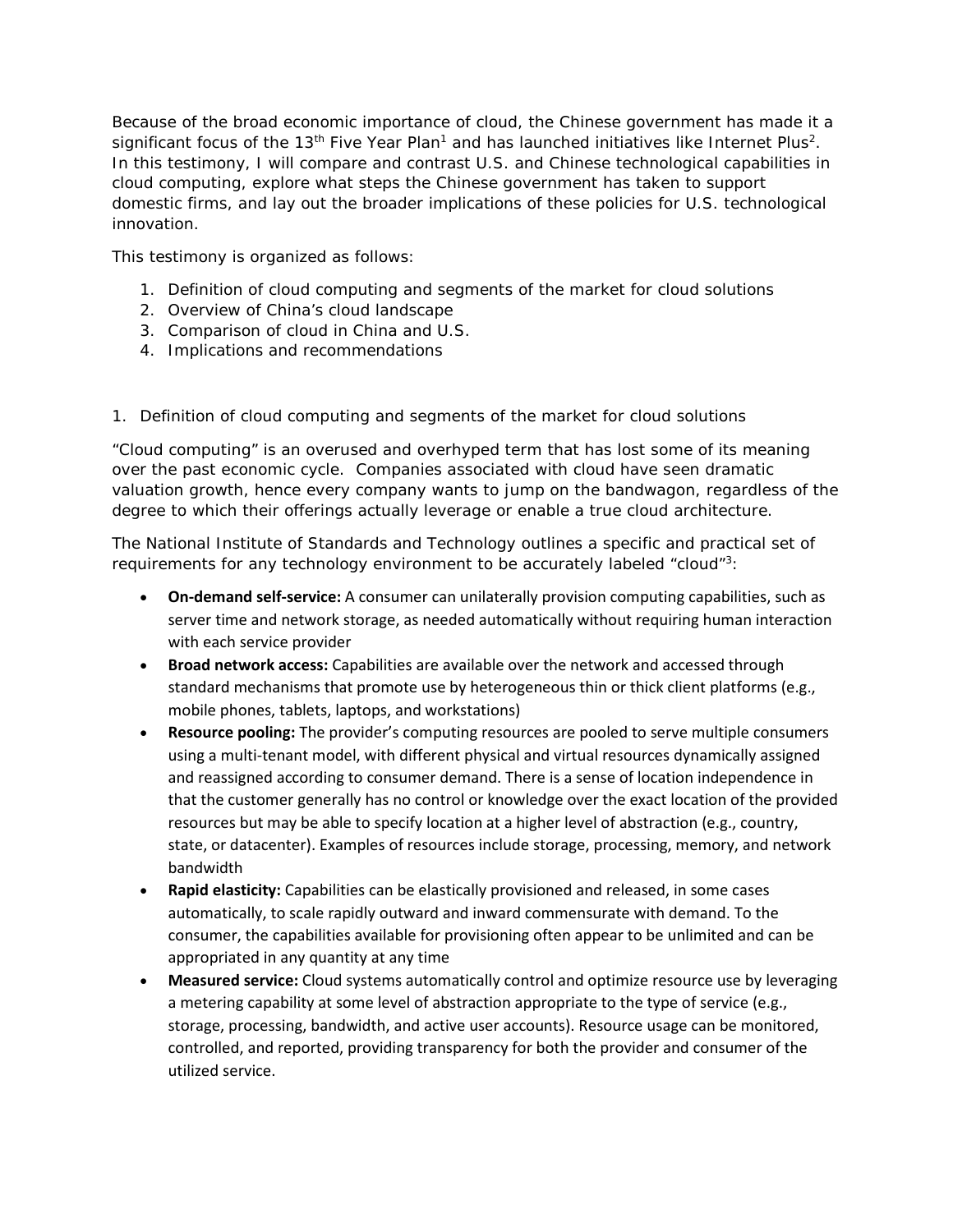There are many computing models that share some of these characteristics and have been around for decades. In fact, cloud is not a dramatic new innovation but a breakthrough that emerged from a steady evolution of computing models. Utility computing, grid computing, virtualization, IT outsourcing and other technologies and delivery models have been enabling businesses to do some of these five elements, just not all of them as part of a single solution. Consequently, many legacy technology companies that have built a business in one or another of these predecessor computing models are now labeling everything they do "cloud", which has confused the market and made it difficult for customers and industry participants to distinguish true cloud solutions.

The NIST goes on to outline three cloud service models (Software as a Service, Platform as a Service, and Infrastructure as a Service) and four cloud deployment models (Private Cloud, Community Cloud, Public Cloud, and Hybrid cloud). For the purposes of this discussion, I will focus on four discrete intersections of these service and deployment models which collectively comprise the relevant cloud market segments:

**Infrastructure and Platform as a service (IaaS/PaaS)**: cloud-delivered servers, storage, information management software and application development/operations tools sourced from a shared, 3<sup>rd</sup> party-owned data center environment

- Leading cloud players: Amazon Web Services (AWS), Microsoft Azure, Google Cloud Platform, IBM Bluemix, Force.com, Aliyun (Note: AWS is the global market leader with  $~10\%$  share, followed by Microsoft with just  $~5\%$  share)
- Leading traditional computing players: Dell, EMC, Cisco, IBM, HP, Microsoft, Oracle, VMWare, Huawei, Lenovo
- 2016 global market size:  $~520B<sup>4</sup>$
- 2015-20 market growth rate:  $~25-30\%<sup>4</sup>$

**Software as a service (SaaS)**: cloud-delivered application software (e.g. office productivity, customer relationship management, enterprise resource planning, human resource management) sourced from a shared, 3<sup>rd</sup> party-owned data center environment

- Leading cloud players: Salesforce.com, Workday, ServiceNow, Microsoft, SAP, Oracle
- Leading traditional computing players: Microsoft, Oracle, SAP
- 2016 global market size:  $\sim$ \$55B<sup>4</sup>
- 2015-20 market growth rate:  $~15-20\%<sup>4</sup>$

**Public cloud enabling infrastructure, software and services**: components, software and services required to build a cloud environment, including processors, servers, storage, networking equipment, infrastructure software, data center power and cooling equipment, and related services

- Leading cloud players: Intel, Dell, HP, EMC, Cisco, Pegatron, Compal, Wistron, Quanta
- Leading traditional computing players: same leaders
- 2016 global market size:  $\sim$ \$70B<sup>4</sup>
- 2015-20 market growth rate:  $~12-15\%<sup>4</sup>$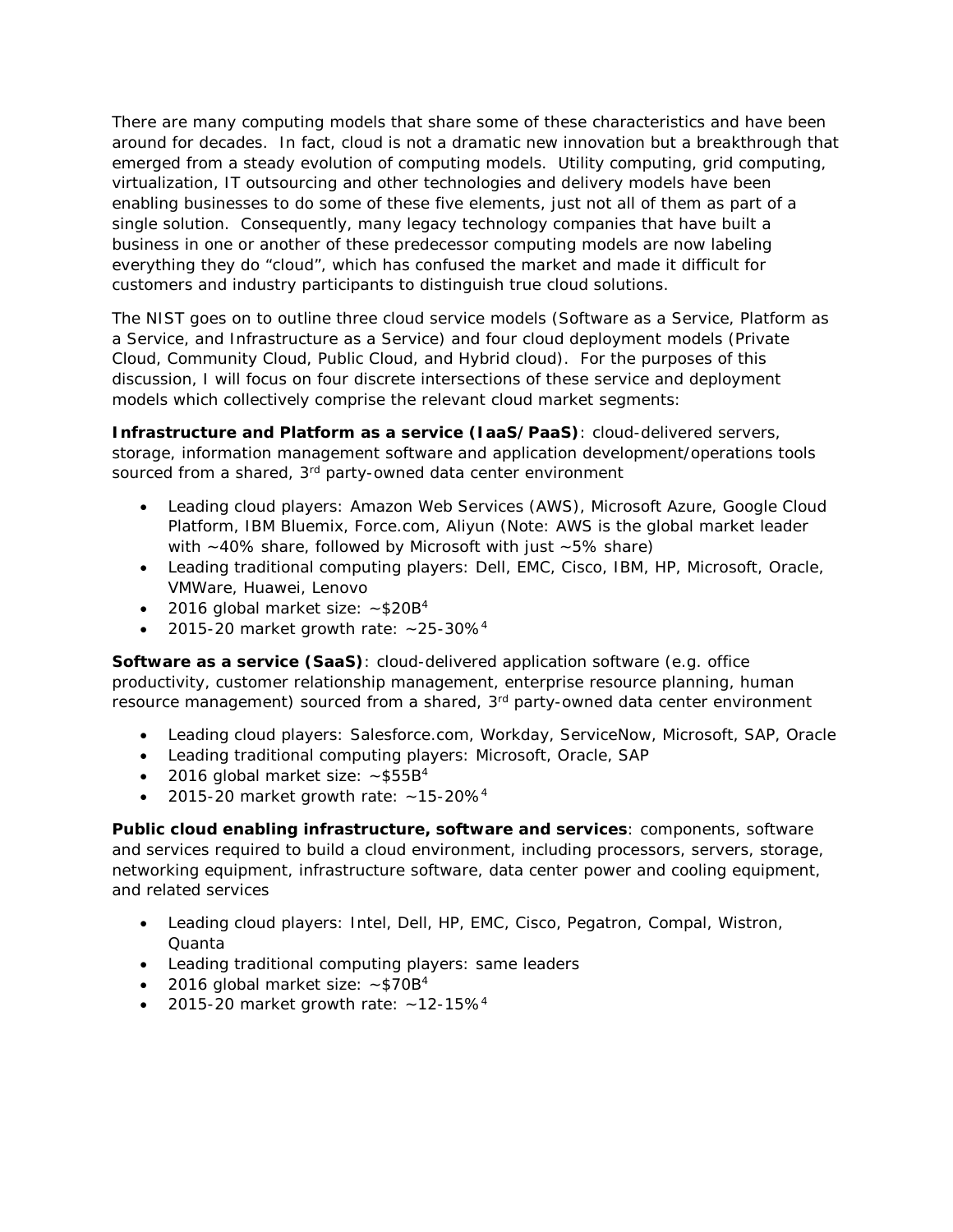**Private and hybrid cloud solutions**: cloud infrastructure and platform environment that is partially or entirely dedicated to a single company or customer; can be built and run by an enterprise for its own consumption or owned/managed by a 3<sup>rd</sup> party operator

- Leading traditional computing players: Dell, EMC, Cisco, IBM, HP, Microsoft, Oracle, VMWare, Huawei, Lenovo
- Leading cloud players: IBM, Microsoft, VMWare, Rackspace
- 2016 global market size:  $\sim$ \$7-20B<sup>4</sup>
- 2015-20 market growth rate:  $\sim$ 25-35%<sup>4</sup>

For context, these markets collectively represent ~\$180B of the \$1.1T global market for enterprise IT. They will drive roughly 60% of the total growth in the technology market from 2015-2020.<sup>4</sup> Thus, while it is important to keep in mind the enormous volume of technology spend that is not yet driven by the cloud, the technology industry and governments of countries with a large tech sector recognize the role that cloud will play in future growth and are appropriately focused on creating an environment where domestic firms can flourish.



## **2. Overview of China's cloud landscape**

To understand the current state of cloud computing in China, it is essential to start with an understanding of the broader technology market in China. Specifically, a) What types of IT offerings do Chinese companies buy? b) What firms spend that money?, and c) What has been the Chinese government's posture toward both domestic and U.S. technology providers?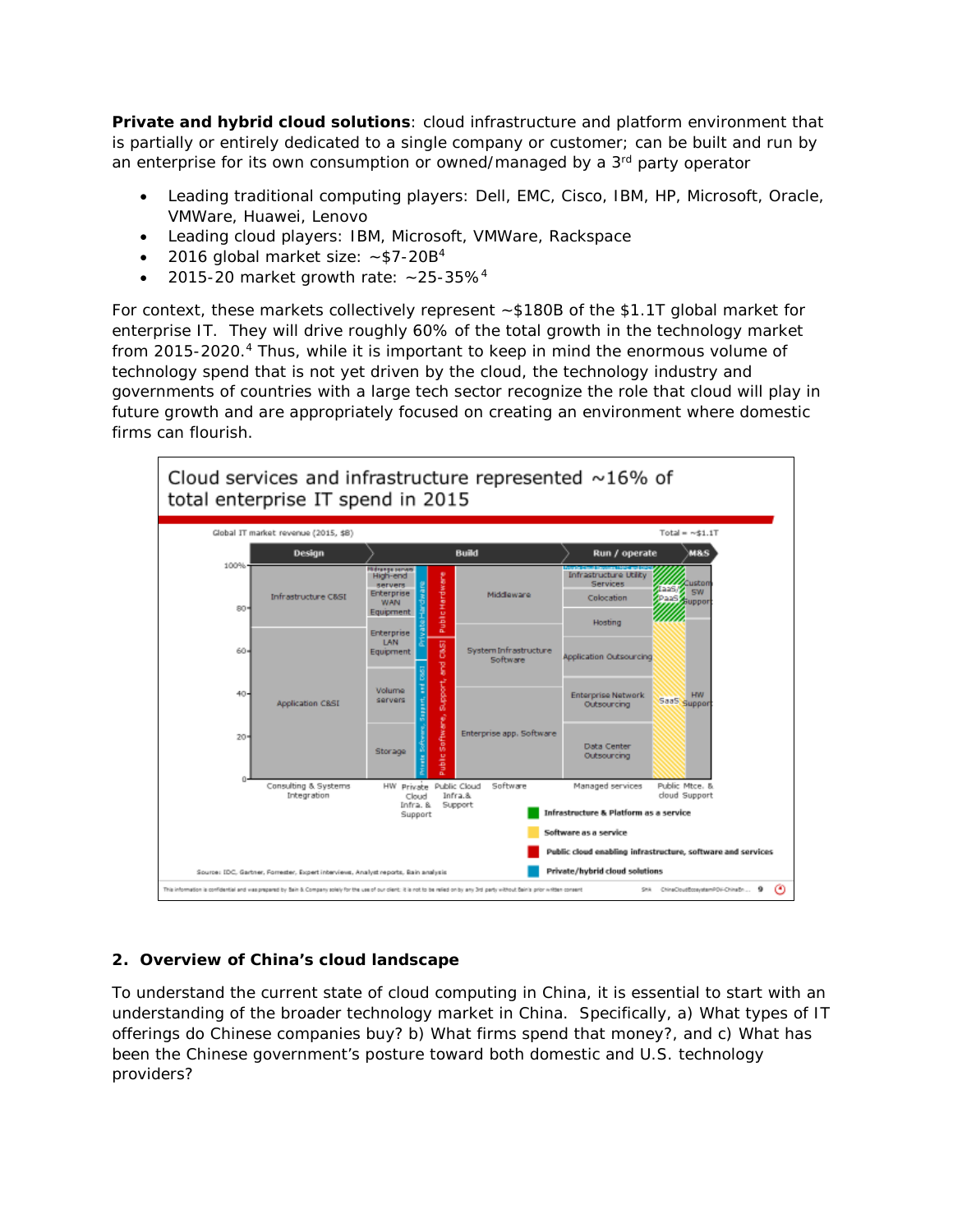The Chinese market for enterprise IT looks quite different from other large economies. First, the total amount spent on IT is significantly lower as a share of GDP. In 2013, the US market for IT was equal to 2.8% of GDP, the U.K. market was 3.0% of GDP and the China market only 0.5%. This is not just an emerging market phenomenon. The Brazilian IT market, for example, was equal to 1.2% of GDP.<sup>5</sup>

The reason China spends so little is simple: the market for software and services are disproportionately small relative to the market for hardware. Software piracy has long been a common practice for Chinese enterprises and the use of 3<sup>rd</sup> parties to outsource the build, operation and maintenance of IT is still not standard practice, particularly with State Owned Enterprise.



To the second question on who buys IT in China, the answer is that state owned enterprise (SOEs) drive an enormous share of spend. Two-thirds of total IT spend is driven by SOEs, a share so large that the posture of this segment toward the cloud will effectively determine the course and speed of cloud evolution in China.

Historically, SOEs have been very slow to adopt cloud solutions. There are several factors at play here. First, they are large, legacy organizations with a mature IT environments that are both costly and risky to move into a cloud. This fact will not change, regardless of the government posture toward cloud. With few exceptions, legacy systems that run mission critical applications have not moved to the cloud in any economy.

The second factor at play is the business mix of the SOEs. They are over-represented in financial services and telecom, and also include government agencies. All of these sectors of the economy tend to have IT decision makers with more conservative attitudes toward adoption of new technologies, regardless of geography. This is due to data sensitivity, systems rigidity and the mission critical nature of services provided.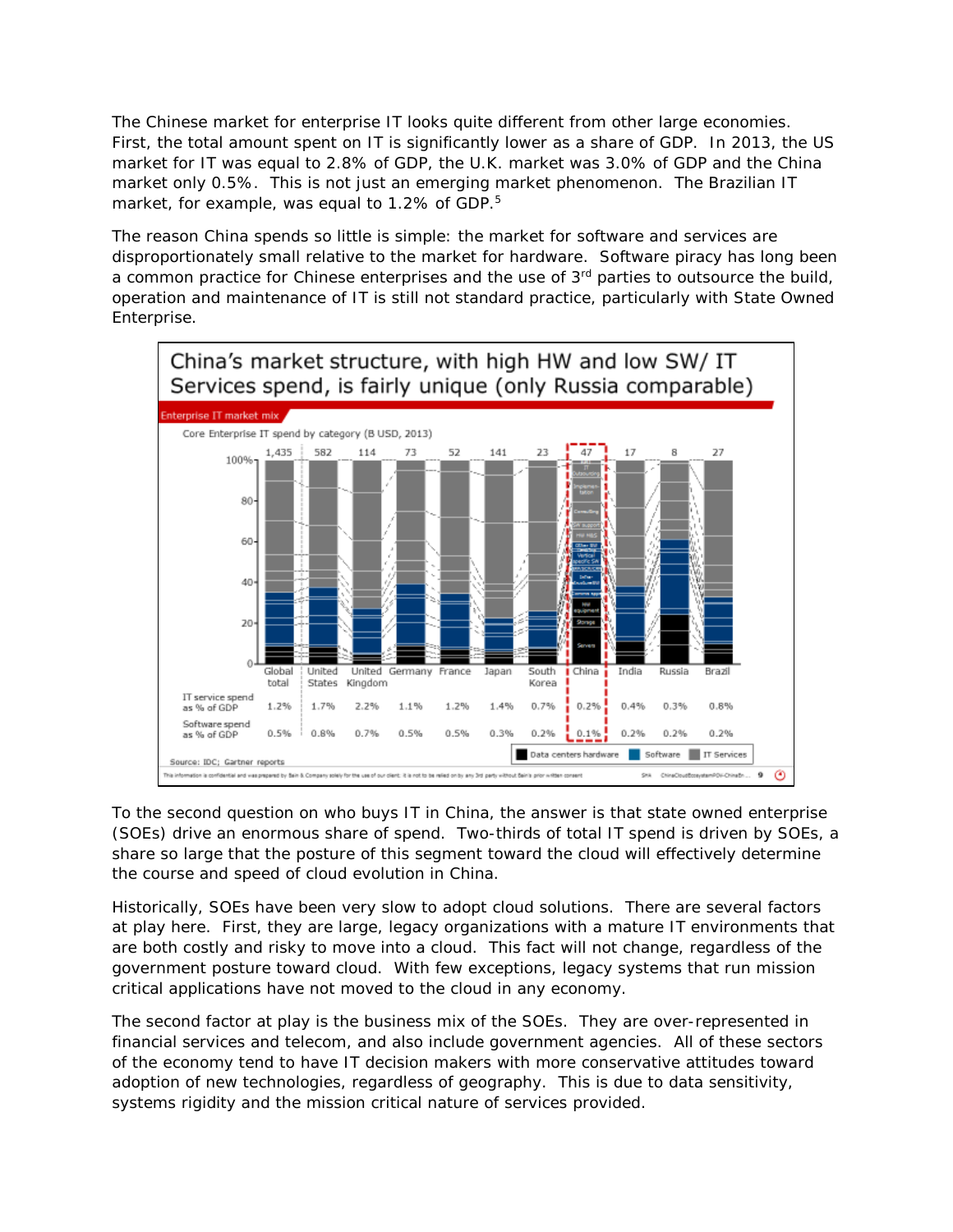The third factor at play is the role that the government plays in setting the IT agenda at SOEs. In 2014, when Bain conducted extensive primary research into the attitudes toward cloud of different customer segments, SOEs had the lowest share of spend on cloud and the vast majority of that spend was on company-owned/managed private clouds. This is the factor that the government has started to change and is the wildcard in the Chinese cloud market.

Since 2014, the government has made clear the importance of digitization and investment in cloud technology through initiatives like Internet Plus and the 13<sup>th</sup> Five Year Plan. While the literal translation of these programs are vague, they have quite clearly begun to impact the posture that SOEs have toward cloud, and public cloud in particular. While there has not been a dramatic shift of investment from traditional IT to the cloud at SOEs because of the other factors cited, there has been an increase use of public cloud for new applications, in eCommerce, online customer engagement, and big data, for example.



The final issue to understand with respect to the IT environment in China is around the government's treatment of domestic players vis-à-vis U.S. and other international technology companies.

A look at the market share of local vs. international players across the IT landscape reveals that international players make up a significant majority of the market.<sup>5</sup> Despite local participants in almost every category, Chinese companies, including SOEs, have widely used U.S. technology. While there are factors at play in the market for cloud that will drive higher share for Chinese firms in some market segments, international players will continue to play a major role in the Chinese IT market, particularly in categories like CPUs, infrastructure software and IT outsourcing where no commercially viable, scale local alternatives exist. Players in these categories will all capture share of the Chinese cloud market as well.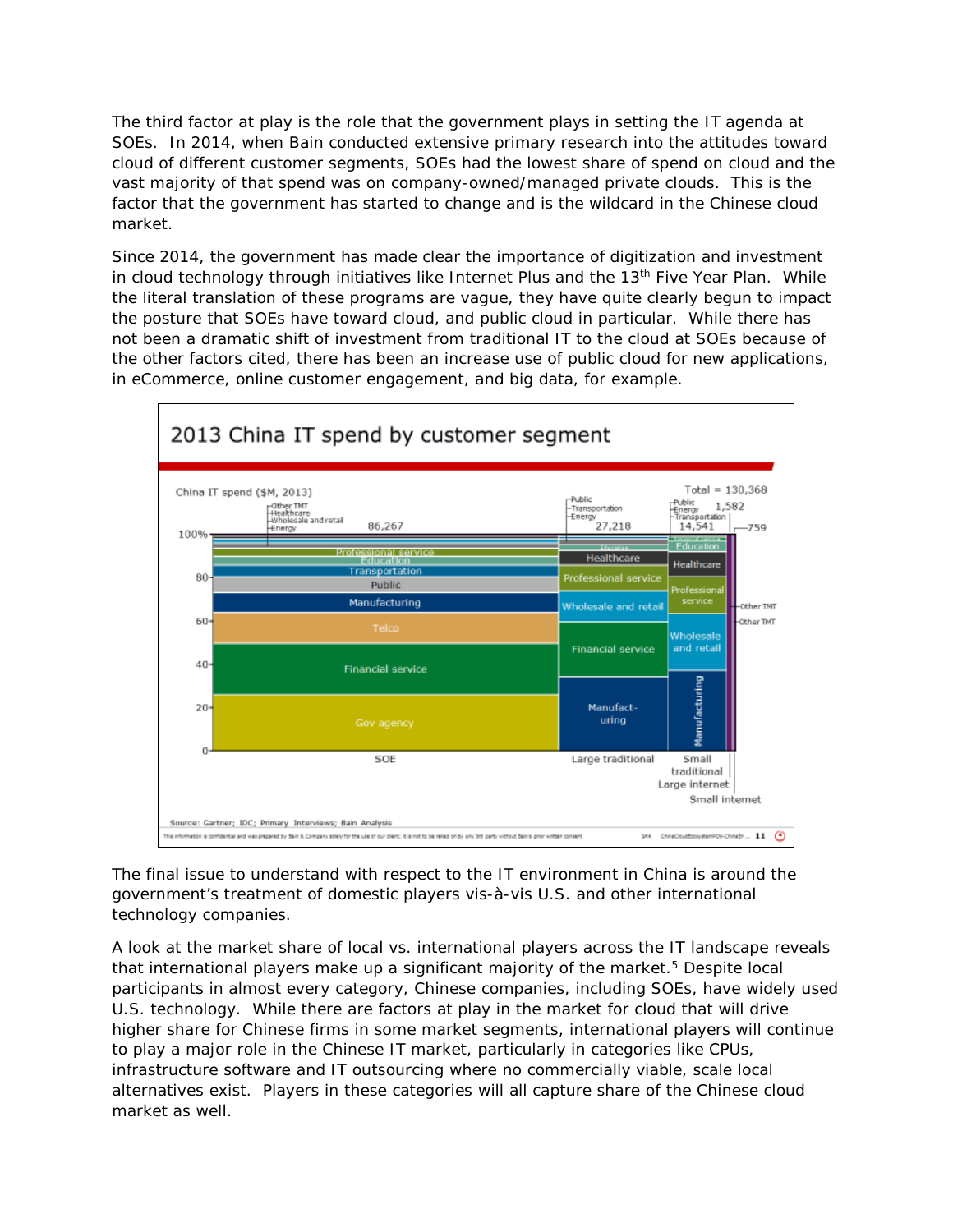

With that backdrop, we can now look at the current state of the cloud market in China and the role that the government has played in accelerating investment and growth.

In 2013, the total Chinese market for cloud solutions across the four key categories was \$1.5B. This represented just  $~1$ -2% of the total global cloud market.<sup>5</sup> While Bain expects the Chinese market to rise to between 2.5-4% of the total global cloud market by 2020 and grow to a total of \$13B-19B<sup>6</sup>, the market will remain relatively small for the near-tomedium term. The factors outlined above are at the root of both why the market is relatively small and why it is growing more rapidly.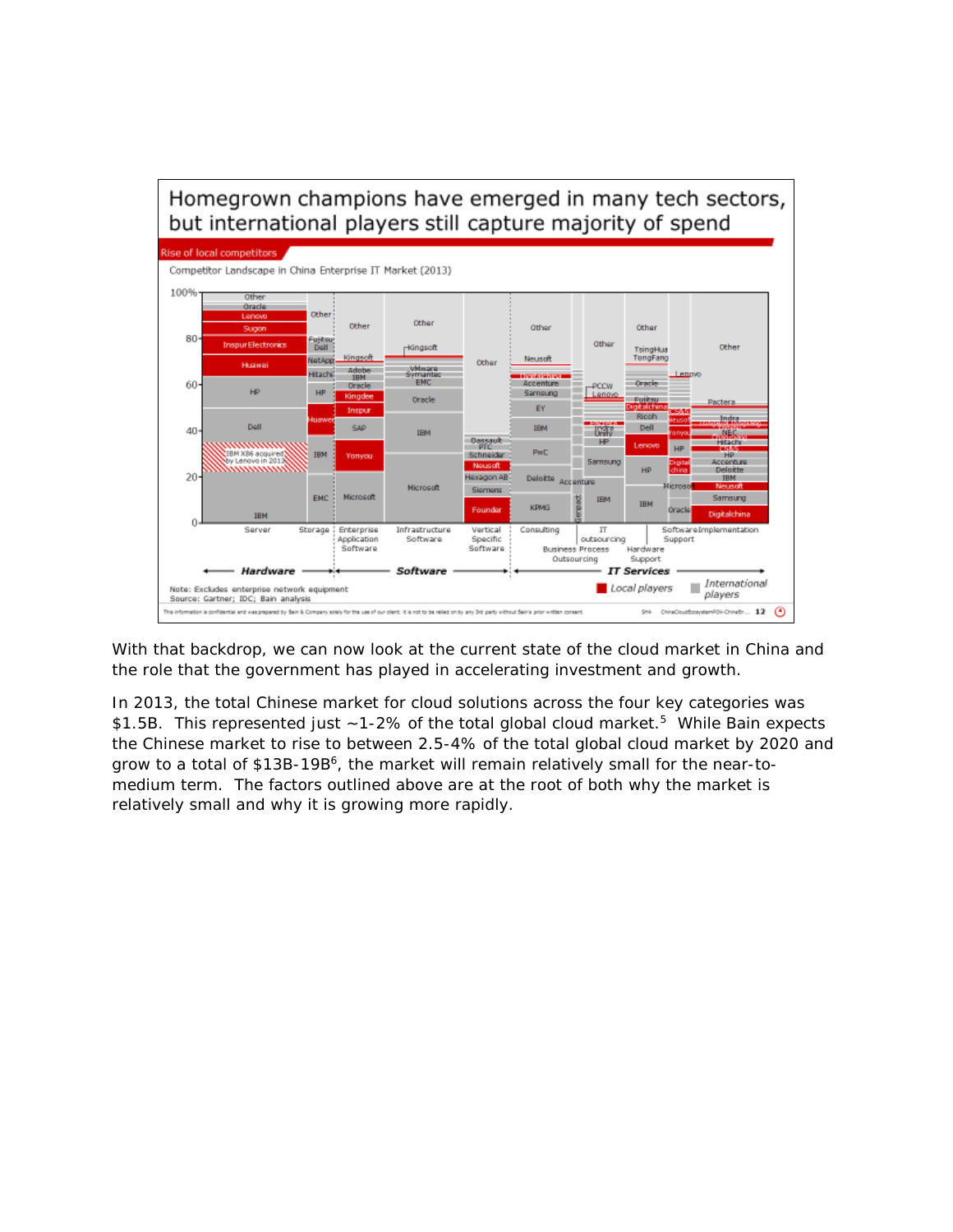

If we look at the four key segments of the market, the one that is most dynamic and where local players have the greatest share is the IaaS/PaaS market. This is a service that does not face significant language or culture barriers upon export and where there are fewer entrenched legacy players in many markets. Consequently, firms in this space have high hopes for international expansion.<sup>7</sup>

The Chinese cloud company that gets by far the most attention is Aliyun, an IaaS/PaaS provider owned by Alibaba that is considered "the Amazon Web Services of China". Aliyun is growing at >150% per year on a base of ~\$800M-1B revenue in 2016. Wall Street estimates expect the business to reach  $$8B-$9B<sup>8</sup>$  by 2020. Aliyun has >50% market share in China now, up from  $\sim$  40% in 2013.<sup>6</sup>

There are numerous reasons for its local dominance. Part of the story is similar to the one we have seen in Chinese consumer web services (e.g. WeChat, TenCent, RenRen, Baidu) where early government protections allowed a local player to achieve scale and meaningfully differentiate vs international competitors. When barriers are lowered, the local firm is able to survive foreign competition. In IaaS/PaaS, this protection came in the form of onerous rules about foreign entry that require international competitors to apply for a license to compete and take on a local partner with a majority stake.<sup>9</sup> While Microsoft Azure and AWS are both present in China, neither has been able to achieve the share position they have globally or in the US.

In terms of technology features and functionality, Aliyun is still not at full parity with AWS and Azure, but is close on most core services like compute, storage, and database. What Aliyun has done very successfully is win with the two most critical segments of the cloud market: SOEs and local tech-centric start-ups.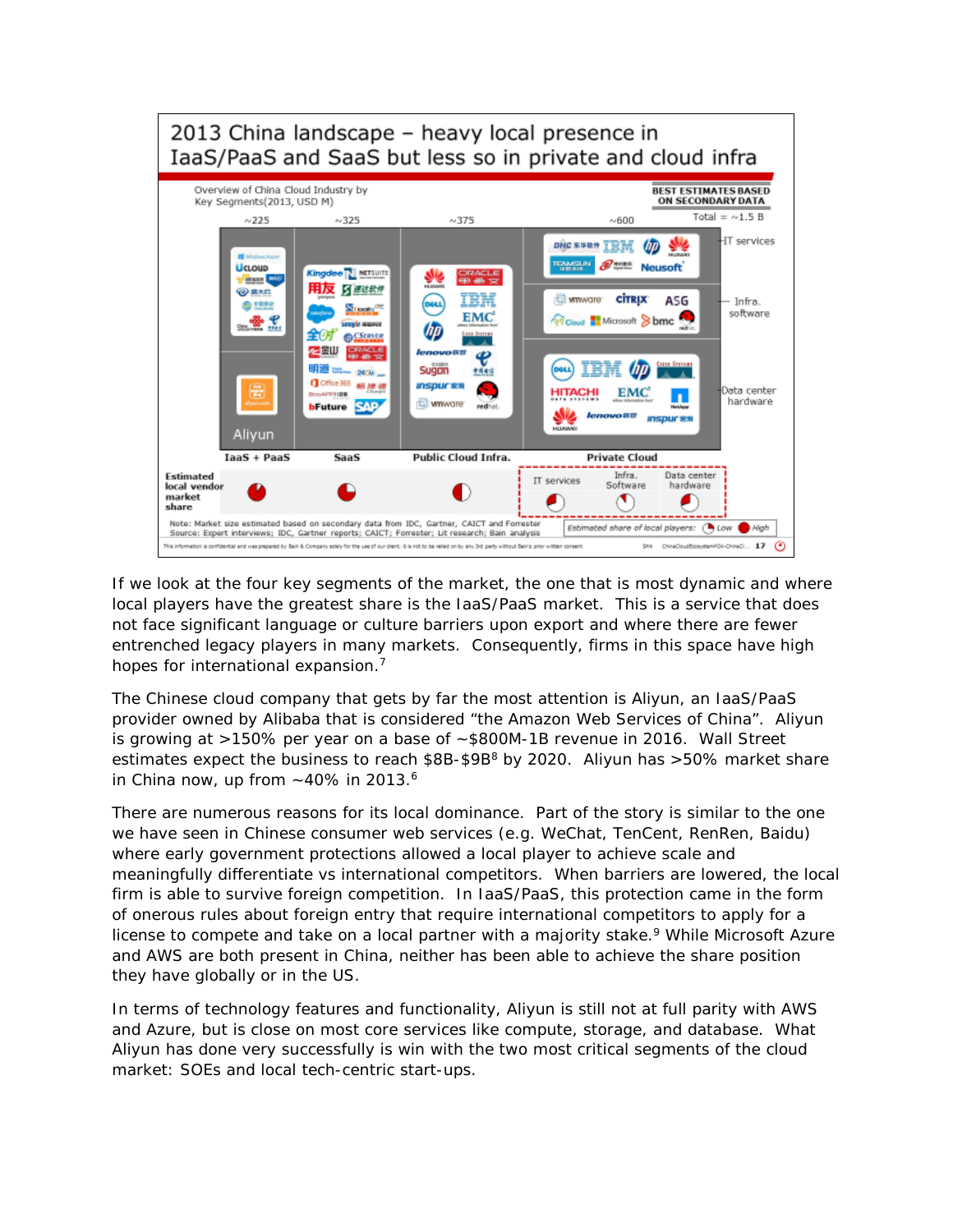With SOEs, the story is straightforward: when a public IaaS/PaaS solution is appropriate for a given IT workload, there is a clear preference for local firms and Aliyun in particular. The fact that SOEs are leveraging the public cloud more, in line with government directives, including Internet Plus and the 13<sup>th</sup> Five Year Plan, is a direct boon for Aliyun. In Bain conversations with SOE buyers, they express a clear preference for Aliyun whenever there isn't an obvious reason why a more full featured solution from a larger global player is required.

With tech-centric start-ups, the story is more about a true advantage that Aliyun has created. The company has developed a comprehensive suite of offerings that a small web business would want, inclusive of business financing, turnkey eCommerce, marketing automation, and business productivity software. These offerings go well beyond what AWS or Azure can offer in China and leverage the local dominance of the Alibaba marketplace.

Looking at the SaaS market in China, we see that it is subscale relative to the global SaaS market – it is  $\sim$ 1.5x the size of IaaS/PaaS while the global SaaS market is  $\sim$ 3x the size.<sup>45</sup> This is due to the fact that Chinese firms are unaccustomed to paying for software. In other markets, SaaS spend is capturing share from traditional application software while in China, it is typically net-new spend for a company.

A wide range of local players have emerged in the Chinese SaaS market, in large part because global software players have been slow to invest in creating offerings with local language requirements and that are tuned for the Chinese economy. Those international firms that have made a play are often following multinational corporations that have built or acquired Chinese businesses. The flip side of this story, however, is that Chinese SaaS players are very unlikely to succeed beyond the local market and potentially other geographies of significant Chinese influence.

The private cloud and public cloud infrastructure markets in China look much more like the markets for traditional IT infrastructure hardware and software. U.S. players have much stronger solutions and have deep incumbent relationships with local players. Aliyun, for example, uses a significant amount of gear from HP, Dell and other branded equipment manufacturers.

That is not to say that local firms are not taking share and growing rapidly; they certainly are. There are two flavors of Chinese players in the markets for cloud infrastructure: a) local "branded" infrastructure makers like Huawei and Lenovo that sell a specific set of predesigned infrastructure solutions which are built specifically for clouds and b) local "white box" manufacturers (Original Design Manufacturers or ODMs) that do not design equipment but will build any configuration that a customer wants at razor thin margins, so long as the volume is sufficient to justify the order.

Chinese branded equipment makers are still not at parity with the global leaders like Dell, HP, IBM, and EMC and while they have closed the gap, the bar keeps getting higher and the leaders are spending huge sums to maintain a sizeable lead. The gap is really around the embedded software and surrounding support that U.S. leaders provide, both areas where China is not stocked with the local talent required to catch up. In some circumstances, Huawei and Lenovo win contracts for private cloud deployments within SOEs, but there is still a gap with global vendors. The gap is closing, however, driven in part by SOE preference for local vendors.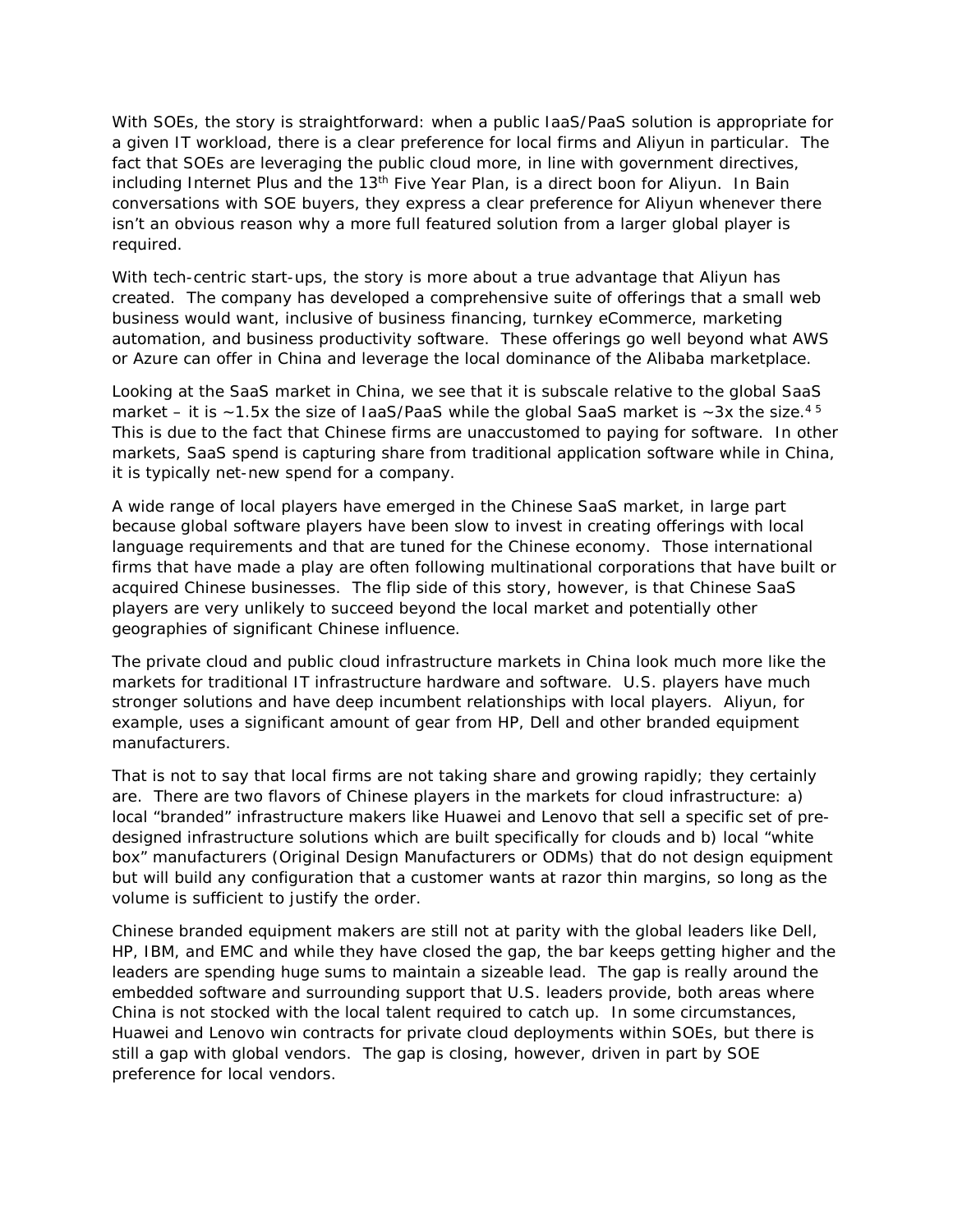The one exception where Chinese branded infrastructure players have managed to build a significant global presence is in telecommunications equipment (the gear that telcos install to build wireless networks) where Huawei and ZTE to a lesser extent have taken significant share. While this is not directly a part of the cloud market, it is work noting because Huawei in particular has leveraged this business into a smaller position in networking equipment (i.e. Cisco's core business) and an even smaller position in servers and storage. They are trying to build a cloud infrastructure business and even an IaaS/PaaS business but have had limited success outside of China to date. Huawei, however, is the biggest threat to U.S. branded equipment makers. Lenovo would be the second most significant following its acquisition of IBM's low-end server business, but is still less competitive in either the private cloud and public cloud infrastructure market.

The market for white box equipment is a very different story. Players like Inspur, Wistron, and Quanta, have built significant global businesses selling equipment to cloud providers. This market very directly leverages China's core strength in manufacturing, supply chain and logistics. This is really more of a manufacturing business than a technology business. There is virtually no IP included in the equipment that these vendors offer. They are simply a low cost way for companies like AWS, Facebook, and Google, as well as branded equipment makers like Dell, EMC and HP to build infrastructure that they have designed themselves. It is similar to the relationship between Foxconn and Apple.

While this is not a particularly attractive business, it is a vital one, not just to cloud but to the entire IT infrastructure market. There are no scale alternatives to outside of China and Taiwan. Should a trade war break out or some other global disruption occur that severs the link between U.S. cloud providers and these suppliers, there would be a significant and sustained disruption in the global IT market.

I will conclude comments on the state of cloud in China by summarizing the impact of government policies and plans on the Chinese cloud market and on the global competitiveness of both Chinese and U.S. cloud providers.

I do not profess to be an expert at deciphering the true meaning of Chinese government proclamations. The relevant comments around cloud computing in policy statements are often vague and not clearly indicative of action. What is clear to me is that Chinese policy is having the following major impacts:

- Select cities have been designated as cloud hubs, either by the center or by local leaders, in order to accelerate growth of the domestic digital business and IT vendors
- Funding for cloud-related infrastructure buildout is very readily available, to the point that this is not a constraint on growth
- Decision makers at SOEs have been steered to digitize their businesses and, where sensible, to leverage local public cloud solutions to do so
- International IaaS/PaaS players have been saddled with significant barriers to entry, which has created a protective bubble within which local firms have achieved scale

What policy has not impacted are the following fundamentals of the Chinese cloud market and technology business more broadly:

Vast majority of technology profit pools are in sectors that the Chinese firms are fundamentally not positioned to compete in due to a lack of local talent: CPUs, infrastructure software, and services drive >70% of technology profits and Chinese firms are all virtually absent from these sectors, even in Chinax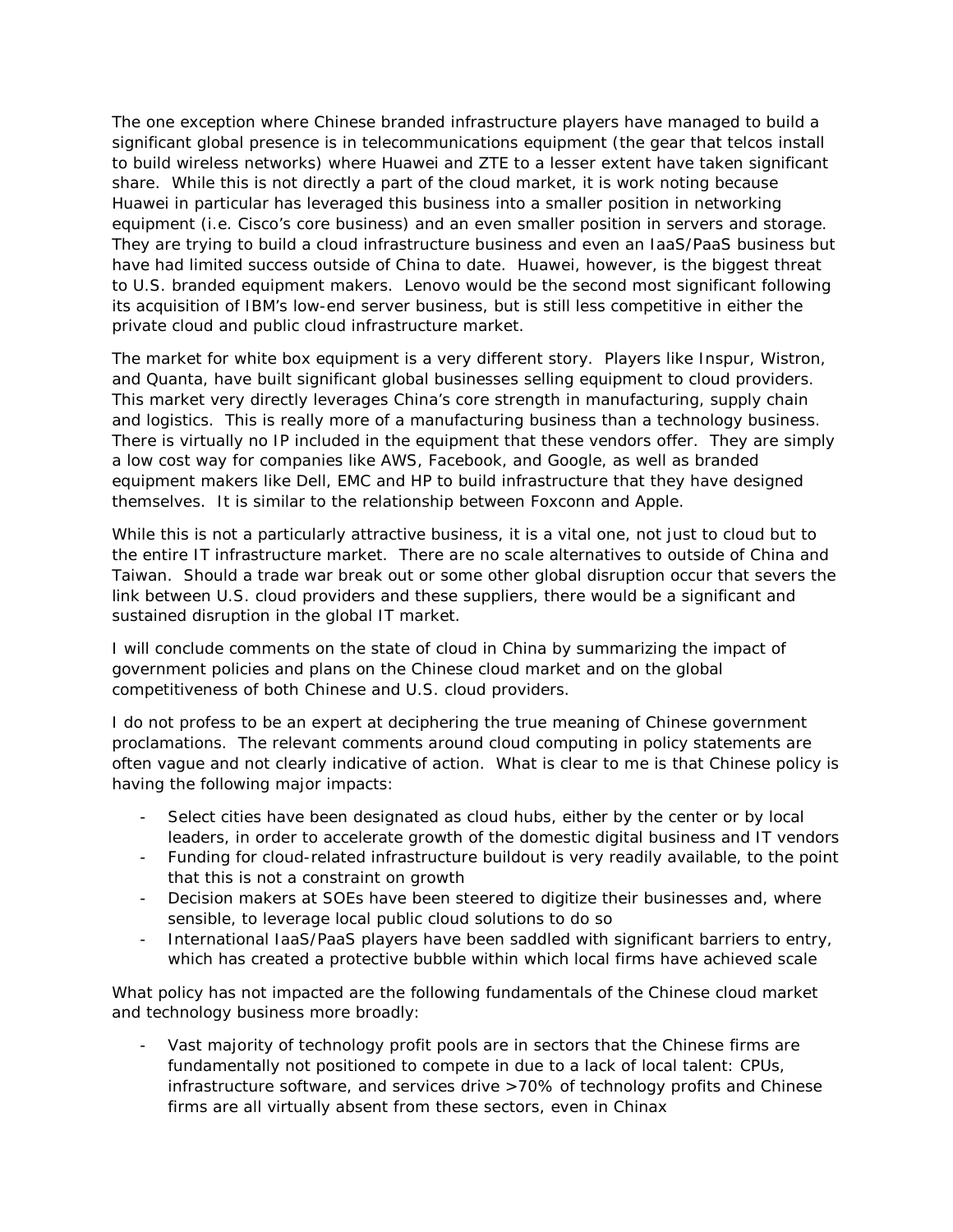- While local protections have enabled IP-driven cloud businesses to achieve scale locally (i.e. IaaS/PaaS, SaaS) they have had no success exporting their offerings to date and there are few examples of Chinese success in other attempts to export IPdriven technology
- Large, legacy businesses are slow to adopt cloud for structural reasons and two thirds of IT spend in China is driven by these kind of firms
- White box infrastructure, the cloud segment where China is globally competitive, is part of a broader segment of custom technology infrastructure manufacturing where China has long been a global leader

## **3. Comparison of cloud in U.S. and China**

The U.S. is by far the global leader in the cloud market. U.S. companies lead every cloud category across IaaS/PaaS, SaaS, private/hybrid cloud and cloud enabling infrastructure and make up at least 4 of the top 5 providers in every cloud market. The one exception being SaaS where Germany's SAP has a #3 position but no other non-U.S. company is in the top 10 (and even SAP is headquartered in the US with an American CEO).

In this section, I will explore each cloud segment from the perspective of U.S. vendors to understand what they are doing to achieve a competitive advantage, how they are taking that to the Chinese market and what success they are having.

First, let's discuss the IaaS/PaaS market, where AWS is the largest global player with a \$12B 2016 business that is larger than all of the Chinese cloud market. The business has a technology lead that is insurmountable in the near term. The AWS cost per unit is lower than any other player, enabling them to earn 20%+ EBITDA margins and reinvest in widening their lead on bringing innovative new services to market. They achieved this position by being first to market, hiring and retaining incredible talent, and continuously investing in growth. The untapped potential to capture demand currently served by traditional data center equipment is vast, many times the current size of the business. There are also many large adjacent markets, most notably SaaS, where AWS has yet to focus.

The #2 player in the IaaS/PaaS market is Microsoft Azure, now a \$2B+ business growing >100% y/y, even faster than Amazon. Microsoft has the advantage of a huge base of developers and an enormous installed base of infrastructure software that it has managed to retain and begin transitioning to the cloud. Of the legacy infrastructure HW and SW providers, Microsoft is the lone success story. Hardware vendors, including Dell, HP and Cisco, as well as other infrastructure SW players, notably IBM, have struggled to take share or have failed altogether. By making the Microsoft cloud experience for developers comparable to that of its legacy offerings, but with the flexibility, self-service and other attributes of the cloud, they have become the de-facto cloud provider for the millions of "Microsoft shops" out there.

AWS and Microsoft are threatening to make the global IaaS/PaaS market a two horse race. Many large tech incumbents, including Dell, HP and Verizon, have thrown in the towel on this business after investing significantly. Others, including IBM, Google, and Oracle, are still investing but struggling to keep pace. There is a "long tail" of subscale players, both in the US and internationally who predominantly serve small and mid-size customers with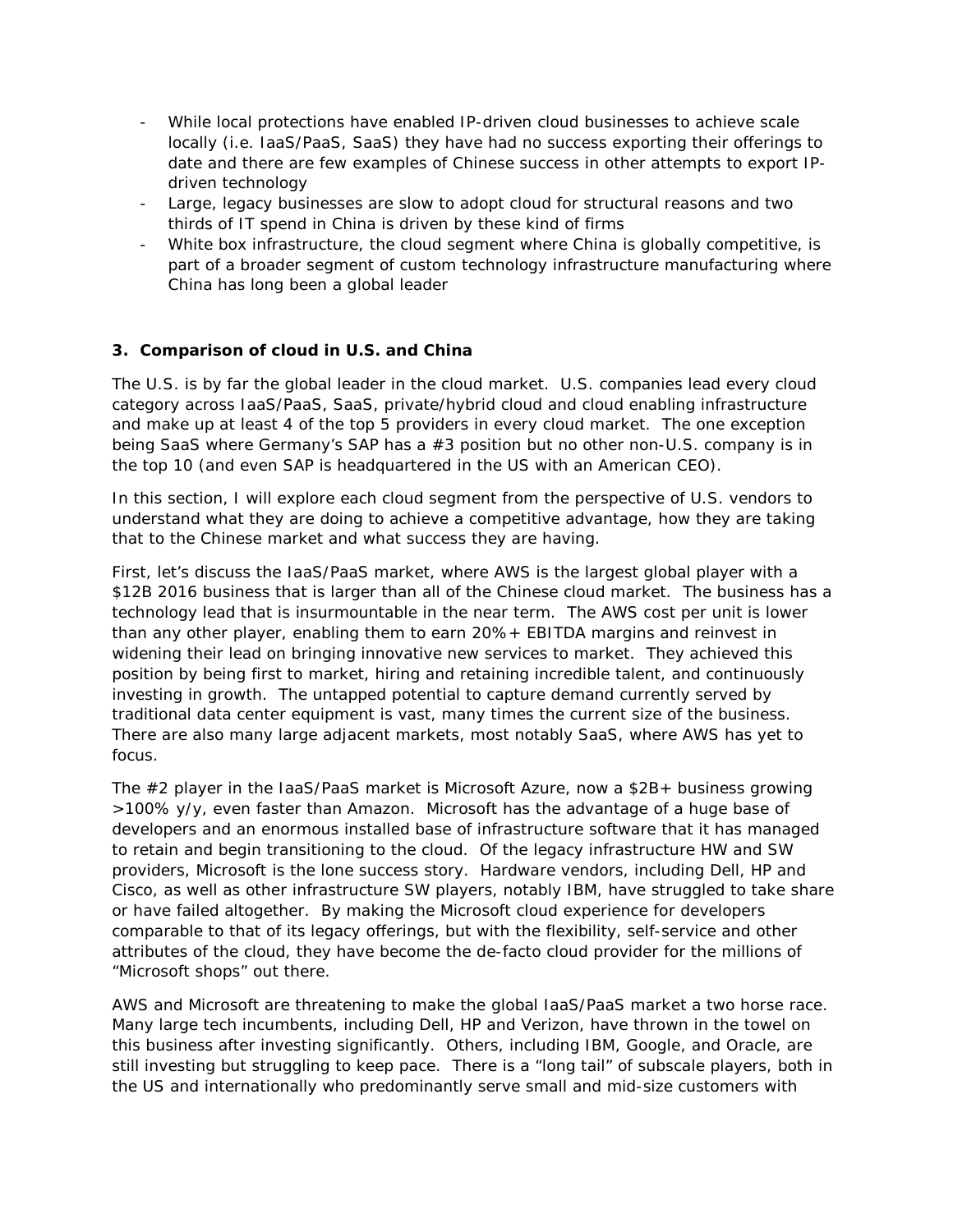minimally complex needs. However, no international player outside of Aliyun is close to becoming a scale global player.

As previously discussed, Aliyun has achieved near-parity on some competitive dimensions and has actually differentiated on other dimensions that resonate with the Chinese market. While Aliyun has yet to make any significant headway internationally, the business certainly has ambitions to play in both the U.S. and other markets where Chinese technology firms have been successful. Jack Ma has reportedly met with President Trump and the company has considered U.S.-based M&A.<sup>7</sup> The U.S. market will be a challenge. There are no obvious scale acquisition targets and the likelihood is low that a new entrant from China will organically achieve scale in a mature market where the #1 barrier to purchase is data privacy and security.

The more likely scenario is that Aliyun will win in international markets where other Chinese companies have been successful: Southeast Asia, Africa, the Middle East, Eastern Europe. These markets are nascent, however, and total IT spend is minimal. It is likely that the domestic market will be the largest one for Aliyun for the foreseeable future

In the global market for SaaS, U.S. firms are also far ahead and hold a defensible long term position. There has been substantial consolidation in the SaaS market over the past decade, driven both by M&A activity of large software incumbents, particularly Oracle and SAP, and the transition of legacy software franchises to a cloud-based delivery model. Some scale new players have emerged, notably Salesforce.com and Workday, and many other smaller, fast growing competitors exist.

The U.S. has long had a lead in the market for software and the transition to cloud builds on and reinforces the factors that have made the U.S. a leader. A large, highly skilled developer ecosystem is the first essential criteria. Innovation hubs like Silicon Valley where developers, venture investors and acquirers are in close proximity are a second essential criterial. A large domestic market for software is a third criteria – without customers, it is hard to build a successful business.

On each of these dimensions, particularly the third, the U.S. holds a sizeable lead vs. China. The U.S. market for software is  $~17x$  that of China's. The ratio of spend on SW to spend on infrastructure that it runs on is 5:1 in the U.S. and only 1.25:1 in China. It will take well over a decade for the software market in China to mature to scale that an economy of its size should support. When thinking about global competitiveness of Chinese SaaS firms, this difficult-to-influence factor will be a significant headwind. Beyond this, there is friction around adapting software to local language and processes that largely does not impact the Chinese hardware companies that have had international success. Finally, there are the same concerns about data privacy and security. For these reasons, I am skeptical that government declarations on innovation hubs and encouragement of developer education will lead to globally competitive Chinese SaaS firms that rival those in the U.S. anytime in the next decade.

The last two segments, private/hybrid cloud solutions and public cloud enabling solutions, are areas where U.S. firms are marginally more exposed, though even here the U.S. competitors have a sizable lead in most sub-categories. There are a number of subsegments in these markets where the U.S. has no credible rival in China and Chinese demand will continue to be filled by U.S. firms. Broadly speaking, these are areas where the IP content of the offerings are high, e.g.: CPUs that go into cloud infrastructure, cloud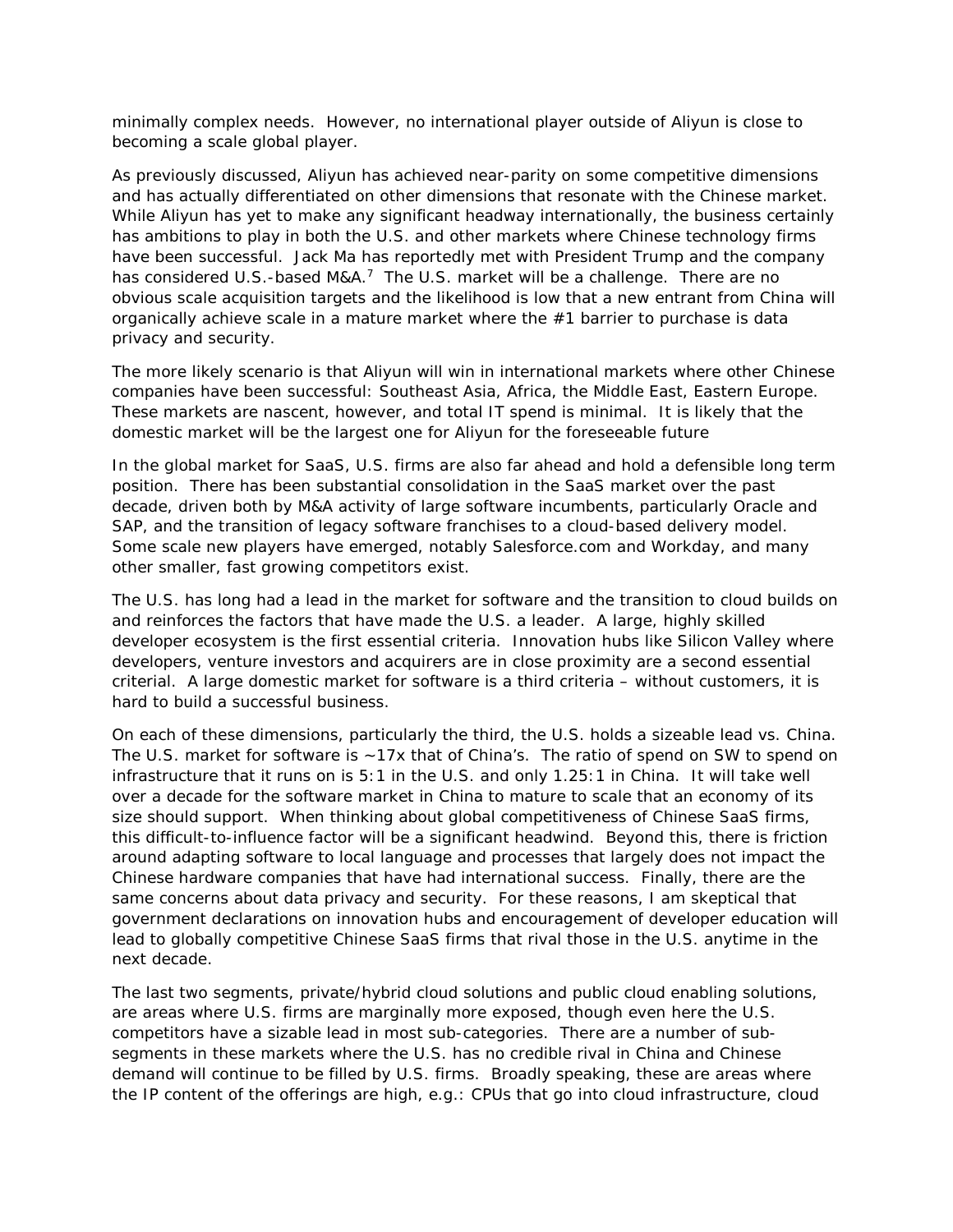infrastructure software, "cloud in a box" systems (certain types of what are called converged systems in IT jargon).

These are markets where decades and hundreds of billions of dollars of accumulated demand give the U.S. firms in these categories a massive edge. For example, since 2006, the Chinese government has backed an alternative CPU architecture from the Jiāngnán Computing Lab. After more than a decade of sustained investment, there is no enterpriseready CPU available from a Chinese manufacturer. Chinese clouds, just like those in the U.S., run on Intel x86 processors. The reason that all of this investment has not led to an alternative is that the entire enterprise IT ecosystem is designed to run on CPU architectures that only U.S. firms are capable of designing. Only in a completely closed system with entirely proprietary software and surrounding components could a home-grown alternative be viable, which is what we have seen in the supercomputer space where the Sunway TiahuLight has become the world's fastest supercomputer leveraging a the CPU architecture from the Jiāngnán Computing Lab.

This is just one example of a market where there is significant IP content that an entire ecosystem has been built around and it is not enough to simply create an alternative. Moving an entire economy from one IT standard to another is far harder than building a prototype that works in a lab. We are still more than a decade away from a world where Chinese clouds can run entirely on home grown componentry instead of CPUs, software and hardware from the U.S.

The segment of this market where the U.S. is not only less competitive but *non-*competitive is that of manufacturing custom designed hardware at scale. This is a market where the Chinese and Taiwanese lead globally and U.S. firms have not attempted to compete. Profit margins in this business are razor thin and global supply chains for many of the heaviest components (e.g. server chassis, motherboards, SSDs) originate in Asia, advantaging Chinese firms relative to a potential U.S. entrant.

There are significant geo-political risks that the broader U.S. technology market is exposed to as a result of this dependency; cloud certainly shares that exposure. This is not a market where U.S. firms should play based on economic fundamentals alone. However, this exposure creates a point of strategic weakness that could be exposed in trade negotiations or other conflict with China, particularly if Taiwan is involved. The damage that the U.S. would incur from a shock to the IT hardware supply chain would be much larger than the shock that China would experience, creating a potential point of leverage.

## **4. Implications and recommendations**

Against this backdrop, where U.S. cloud firms have a commanding lead globally, where there are significant challenge facing Chinese firms who would aim to compete on a global basis and where Chinese firms are still significantly dependent upon technology from U.S. firms to build and run cloud environments, I would offer the following recommendations:

1) Encourage aggressive use of cloud by government agencies – The U.S. Government represents a sizeable share of domestic IT spend, enough to impact the pace of innovation in some sectors of the cloud market. There are notable examples where the Government has embraced the cloud (e.g. the CIA use of AWS for select applications) but use has been slower than other industries. The stated rationale for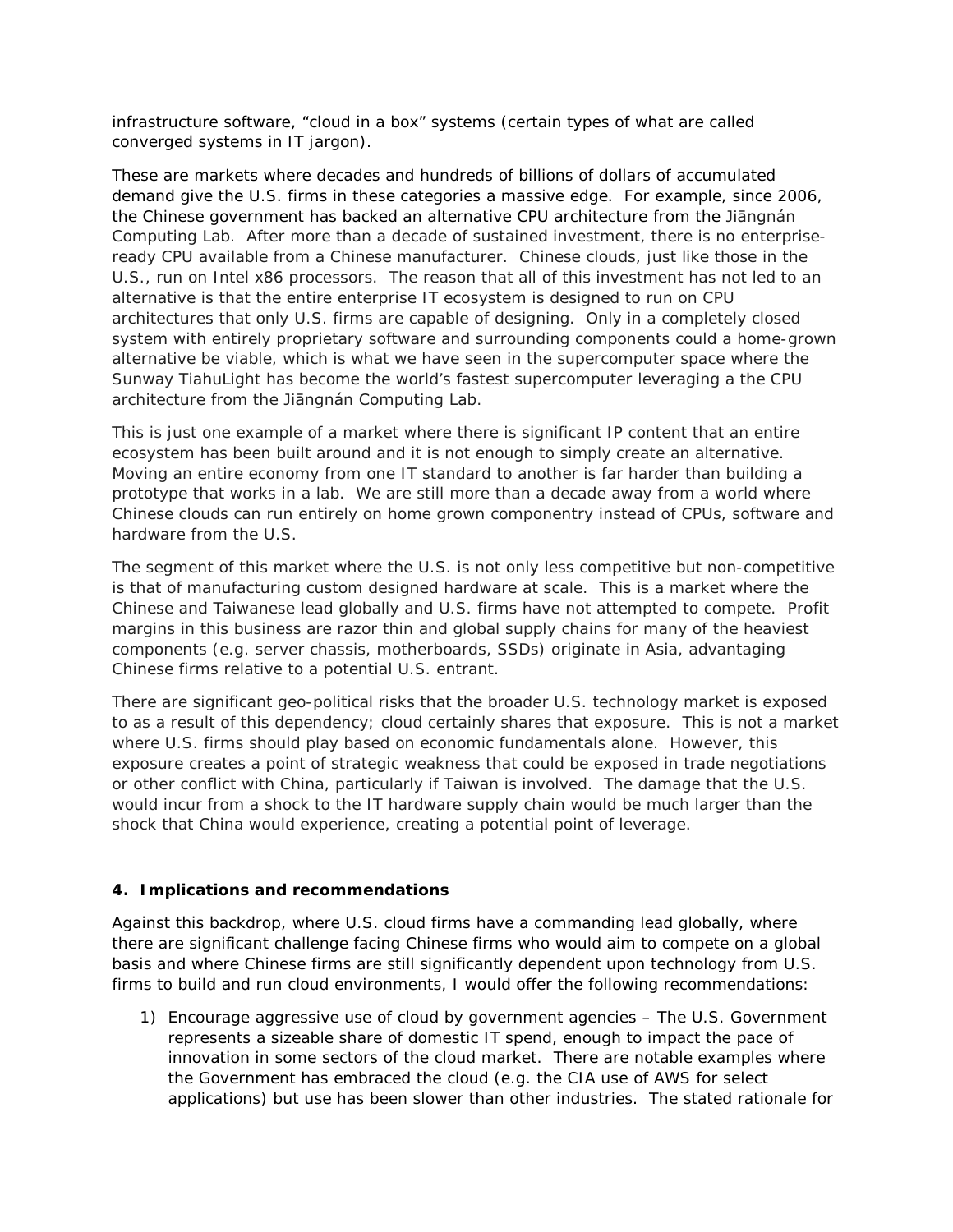the slow pace of migration is around data privacy and security. However, this is a red herring.

The U.S. Government represents such significant spend and such an important reference for cloud providers that they will invest heavily to co-create solutions tuned for the unique needs of government. The AWS-CIA example is a perfect one. That solution was entirely custom built for the CIA, but by using it, AWS gained enormous credibility in the market and has substantially changed the perception that it is an offering just for startups on a budget.

Another area where the government could impact innovation and adoption in the market is around private cloud. A multi-billion dollar investment in private clouds, which would enable government agencies to be far more agile on how they build and scale custom software, would go a long way toward addressing an innovation gap in this space. Enterprises want private cloud but for the right price. Today's private cloud solutions are still expensive and complex. But a scale investment in private cloud, coordinated across government agencies, would drive considerable investment in innovation that could then be taken to the private sector.

- 2) Collaborate with industry on a supply chain disruption mitigation plan I have highlighted the structural risk stemming from dependency on Chinese and Taiwanese ODMs. There are many plausible scenarios where Taiwan the flashpoint in a U.S.- China conflict and the global IT hardware supply chain is severely disrupted. This is a risk that would certainly impact the broader technology ecosystem, so I would not be surprised if there is a mitigation strategy already in place. If there is not, the government and the largest ODM customers, which would include AWS, Facebook, Google, Apple and others beyond the legacy IT hardware players, should collaborate on a mitigation plan.
- 3) Maintain a very high bar on Chinese acquisition of U.S. cloud companies and on IPsharing ventures between U.S. and Chinese companies – Chinese technology companies have access to investment and there are many U.S. cloud technology firms, some of which are small, that could be bought. Any potential acquisition should continue to face significant scrutiny, even if small in terms of revenue. Similarly, there should be significant scrutiny of IP sharing agreements between U.S. and Chinese cloud firms where there could be a short term boon for a U.S. company seeking access to the Chinese market.
- 4) Monitor anti-competitive activity by cloud leaders to ensure an environment where disruptors can continue to enter the market – In both the IaaS/PaaS and SaaS markets, competition is on the decline. AWS and Azure are the largest players in IaaS/PaaS and are gaining share. SaaS is not a monolithic market, but the aggregation of many application categories where SaaS has taken hold. Within these categories, software incumbents have taken share by aggressively acquiring independent SaaS players. Ensure that the FTC has appropriately defined the competitive landscape and is monitoring anti-competitive activity. This has not stifled innovation to date, as evidenced by start-ups like Docker and Digital Ocean that would like to unseat AWS, but could become an issue over time.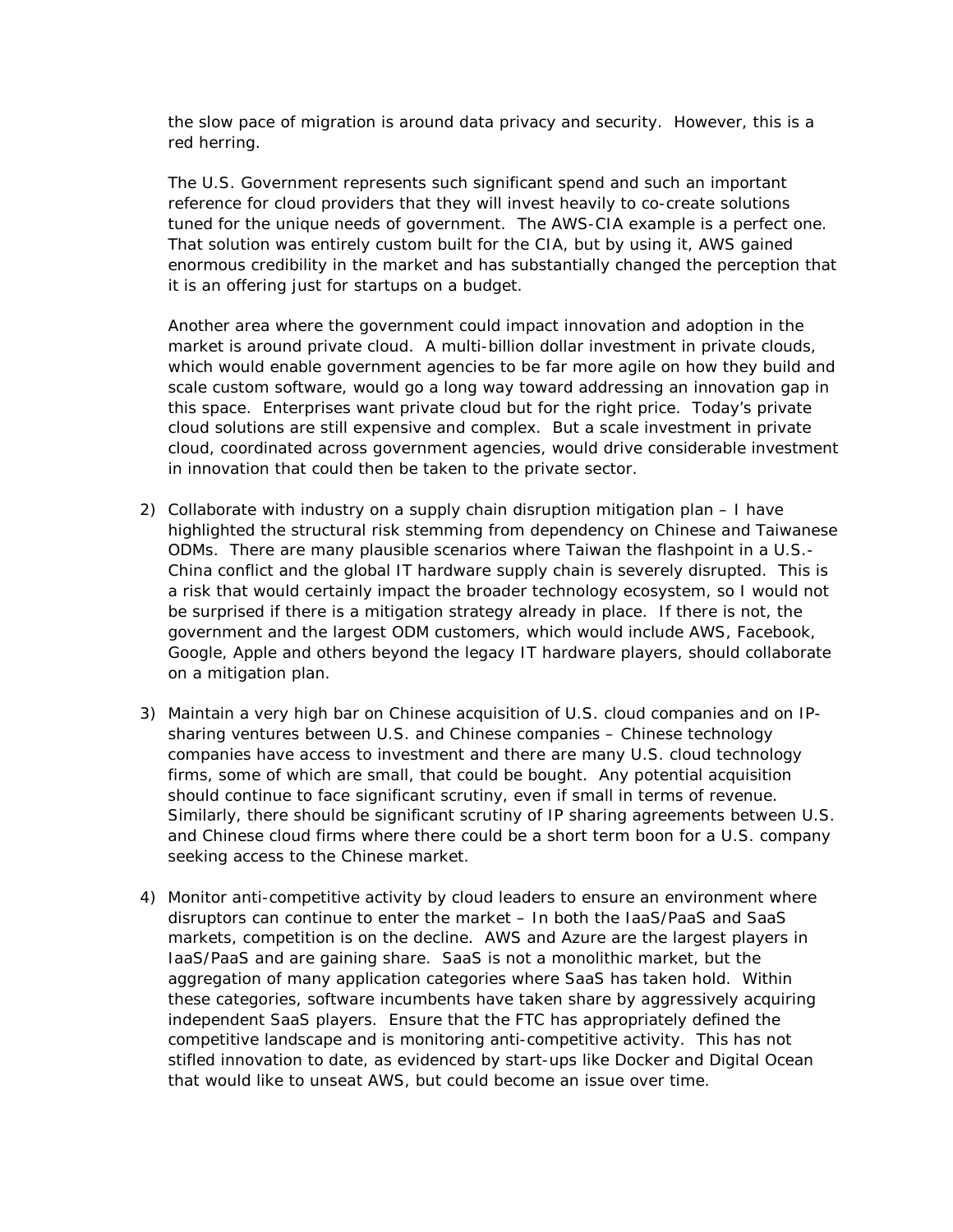- 5) Evaluate and reset barriers to Chinese IT participation in U.S. markets to ensure equivalent impact vs. Chinese barriers to U.S. firms – U.S. firms have not played on a level playing field in the Chinese market and have lost share that they would have surely gained in an entirely open market. Trade regulators should have a view on what the economic impact of these policies has been on U.S. cloud providers and ensure that an equal response is in place to advantage U.S. firms domestically.
- 6) Grow the cloud-enabled talent pool in the short term through immigration policy and over the long term through sponsored training programs – There is a sizeable talent shortage when it comes to building and managing cloud environments. In a Bain study completed in 2016, cloud-enabled employees were cited by IT decision makers as the leading technology talent gap, ahead of data scientists, devops, or specialized programing language proficiency.

Cutting off the supply of cloud-enabled talent from regions that have it would have a very negative near term impact. In fact, the door should be opened even wider to satisfy the short term demand for this talent.

Over the longer term, cloud-enabled IT professionals can be home grown more rapidly through state sponsored education programs. In the 1990's, governmentbacked loans enabled rapid growth of Microsoft- and Cisco-certified professionals who were essential to the growth of the technology architecture of that era (clientserver). We need the equivalent of that now around AWS and Azure-enabled professionals.

The U.S. cloud industry has flourished with limited government support or intervention. The "do no harm" principle is actually the most important one. Elected officials need to take appropriate caution when setting technology policy, for there can be far reaching implications that go well beyond the objectives of a piece of legislation. The cumulative impact of all these actions could be wiped out by one well-intentioned but poorly executed law around cybersecurity, net neutrality, or any number of broad-reaching technology issues that the Government has recently waded into.